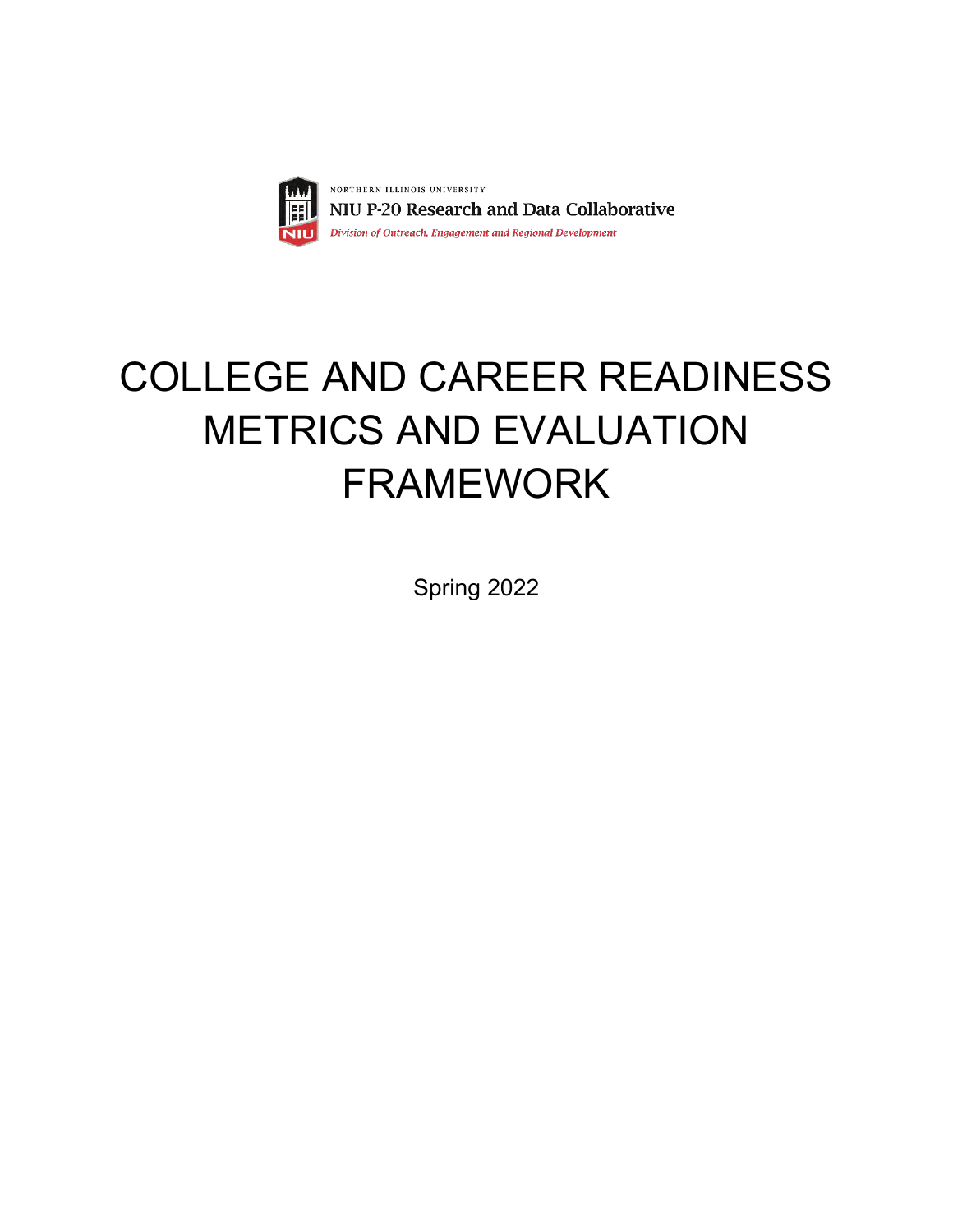# MASTER METRICS LIST

## **Description**

This master metrics list includes data metrics recommended or employed by members of the Northern Illinois University P-20 Research & Data Collaborative (RDC) across their portfolio of collaborative, college-and-career-readiness-related (CCR) projects. The RDC's accumulated project experiences emphasize the importance of developing aligned and consistent data practices, including identifying and tracking key metrics like those listed here. In parallel to its use of this list across various project spaces, the RDC offers this list as a resource for local, state, regional, or national partners operating in the CCR space.

The listed metrics cluster into three categories—High School Outcomes and Postsecondary Transition, Postsecondary Success, and Employment Outcomes—spanning secondary education, postsecondary education, and workforce. Within categories, overarching guiding questions further group the metrics. This category-question taxonomy provides a framework to inform metrics strategy and use.

Calculating the listed metrics may require partners to enhance their data definition, collection, and integration practices. CCR data sit in a developing space where programmatic [and data] definitions often vary and novel state- and local-level collections are common. Clarifying and aligning definitions, where appropriate, and understanding various CCR data sources can facilitate integrating CCR data. Such integration requires keys for matching data across sources. The necessary keys will vary per the granularity of the metric and data of interest. Publicly available keys include school or school-district identifiers like the RCDTS number in Illinois. Use of student-level identifiers [and data] requires legal authorization, which is assumed for selected internal staff (e.g., agency leadership or researchers) but is governed by data sharing/access agreements for qualified external parties (e.g., academic researchers, staff from other agencies, the RDC and other university partners). The RDC is available to consult individuals or entities interested in enhancing their CCR data practices or otherwise accessing and using CCR data in Illinois.

The listed metrics are not all applicable to a particular project or a particular community's initiatives, nor are they exhaustive. Some of the metrics, such as the College and Career Readiness Indicator (CCRI) and College and Career Pathway Endorsement (CCPE), are specific to the Illinois context. Generally, metrics will vary in their purpose and scope as well as the data required to create them. Likewise, partners and projects will differ in context and interest and may focus on different facets of CCR. Therefore, users of this list should treat it as a starting point and reference to be tailored to their context-specific metrics work.

As these metrics are deployed, all data should be disaggregated to promote greater understanding of differences and possible inequities across student subgroups. Where possible, data should be disaggregated by demography (race/ethnicity, low-/lower-income, special needs, English learners) and, where relevant, by pathway cohort (e.g., IT pathway students, health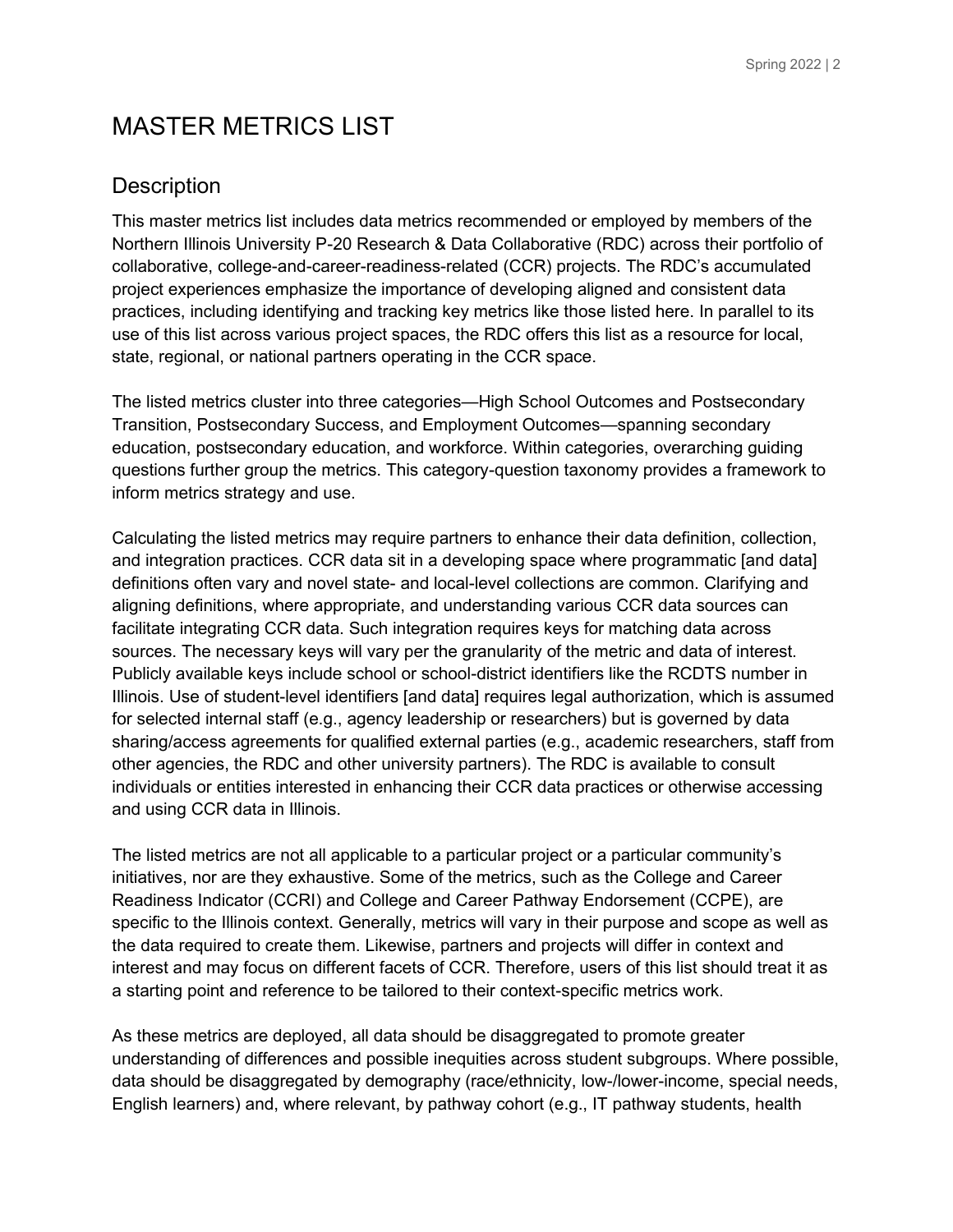science pathway students, etc.). Data from targeted metrics (e.g., transitional instruction or early college credit outcomes) should be further disaggregated by appropriate categories. Additionally, consideration should be given to analyzing and reporting key school characteristics in connection with the metrics (e.g., per-student expenditure, accountability status).

In addition to the metrics list, this document includes a set of reference qualitative research questions the RDC seeks to explore in relation to implementation of CCR and pathways programs. It is intended as an initial framework to feed a cycle of continuous improvement by exploring why a program may or may not be facilitating the intended college and career readiness outcomes. It includes questions that address:

- Program inputs and activities including measures to address equity;
- Stakeholder perceptions; and
- Facilitators and barriers to equitable implementation.

This is a living document that will develop and grow over time. The RDC welcomes partners to help shape the document's structure and contents. Please contact Charlie Rosemond at [crosemond@niu.edu](mailto:crosemond@niu.edu) with any questions, comments, or suggestions.

## High School Outcomes and Postsecondary Transition

- **1. Are students graduating high school ready for college-level instruction?**
	- a. *High School Graduation: # / % of students graduating high school (using fouryear, five-year, and six-year cohort graduation rates)*
	- b. *9th Grade On Track: # / % of high school students meeting 9th Grade On Track expectations*
	- c. *PSAT Proficiency: # / % of high school students scoring at Proficient levels on the PSAT math and ELA*
	- d. *SAT Proficiency: # / % of high school students scoring at Proficient levels on the SAT math and ELA*
	- e. *Developmental Course Placement: # / % of high school graduates transitioning to an Illinois community college placed into developmental math and English*
	- f. *Developmental Course Enrollment: # / % of high school graduates transitioning to an Illinois community college enrolling in developmental math and English*
	- g. *Transitional Instruction Enrollments: By type of transitional instruction course, ratio of transitional instruction enrollments to students not meeting college-ready requirements in math and English during high school*
	- h. *CCRI Overall: # / % of high school graduates meeting the CCRI overall*
	- i. *CCRI College Ready Sub-Indicators: # / % of high school graduates meeting each of the CCRI College Ready sub-indicators*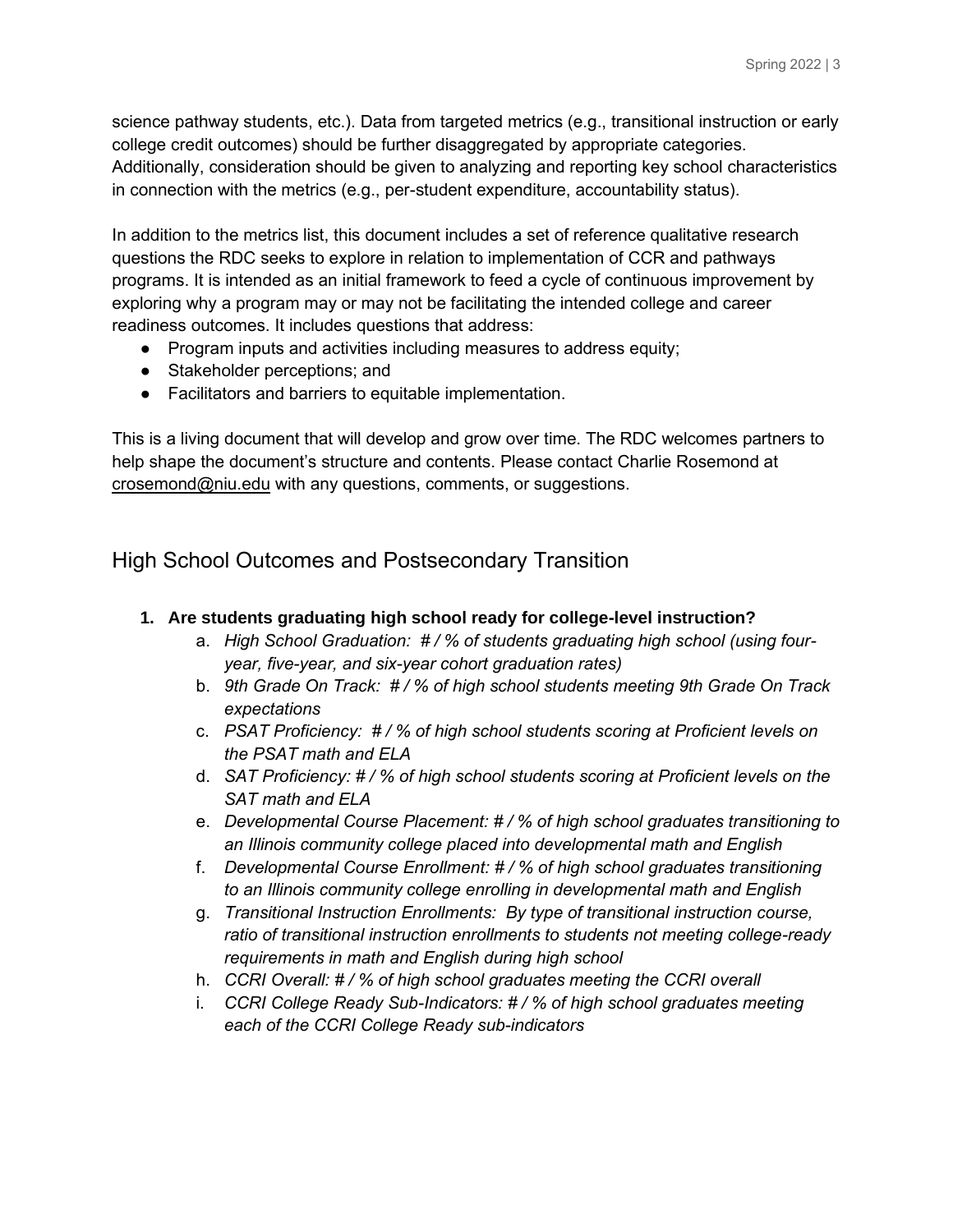#### **2. Are students accelerated toward a career area of interest while still in high school?**

- a. *Career Interest Designation:* # / % of students with career interest area by end of sophomore year (using relevant CCRI sub-indicator)
- b. *CCRI Career Ready Sub-Indicators:* # / % of students meeting each of the CCRI Career Ready sub-indicators
- c. *Pathway Participation:* # / % of students participating in a pathway
- d. *Pathway Completion:* # / % of students completing a pathway (either CTE Concentrator or CCPE attainment)
- e. *CCPE Attainment:* # / % of students attaining the College and Career Pathway Endorsement (CCPE)
- f. *Multi-disciplinary Participation:* # / % of students participating in coursework across multiple Endorsement areas
- **3. Are students earning college credit and credentials while in high school that accelerate attainment of postsecondary education and career goals?**
	- a. *Early College Credits Earned:* # / % of students earning college credit, and average college credits earned, by grade-level (disaggregated for AP, dual credit, IB, credit by exam)
	- b. *Early College in General Education:* # / % of graduating class students earning early college credit in Math and/or English
	- c. *Early College in Career-focused Courses:* # / % of graduating class students earning at least six hours of early college credit in career-focused courses
	- d. *Early College Credit Levels Earned:* # / % of graduating class students earning a total of early college credits by "band" (AP, dual credit, IB, credit by exam): 0; 1- 5; 6-9; 10 - 14; 15 or more
	- e. *Dual Credit Course Pass Rates:* # of students who score an A, B, or C in a dual credit class in comparison to the total # of students enrolled in the dual credit class aggregated across all dual credit classes
	- f. *Industry Credentials:* # / % of students obtaining an industry credential (using relevant CCRI sub-indicator)
- **4. Are students engaged in professional learning experiences aligned to their career interest areas? (See Illinois Career Pathways Dictionary for related definitions)**
	- a. *Participation in Career Exploration:*
		- i. Type of Experience: Site visit, job shadow, career fair, guest speaker/panel, other, N/A
		- ii. Partners: Employers/businesses, community-based organizations, inhouse, other, N/A
	- b. *Participation in Team-Based Challenges:* 
		- i. Type of Challenge: Embedded within course curriculum, through a student organization/CTSO, through an extracurricular organization, other, N/A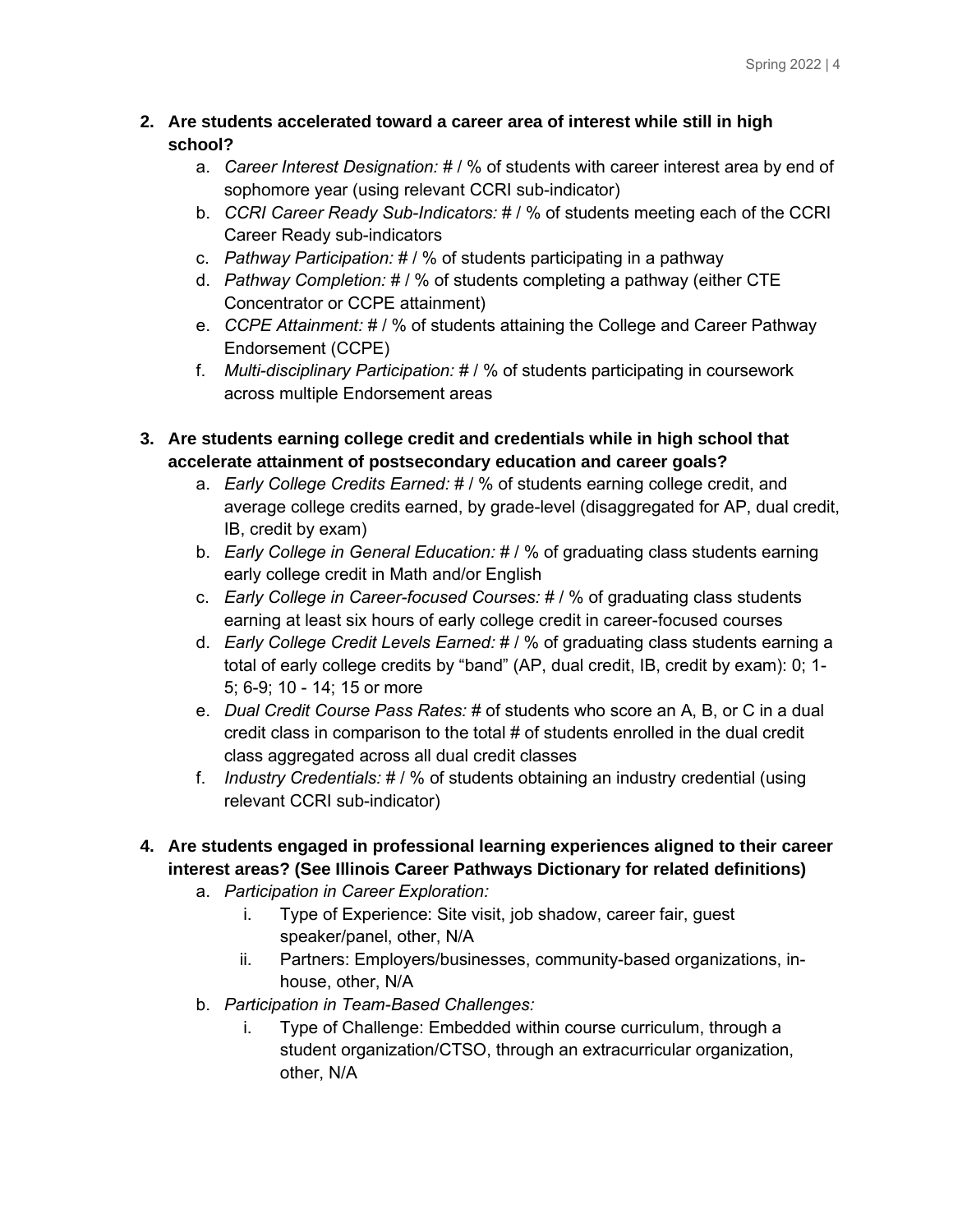- ii. Partners: Employers/businesses, community-based organizations, inhouse, other, N/A
- c. *Participation in Career Development Experience:*
	- i. Type of Experience: Internship, cooperative education, school-based enterprise, supervised agricultural experience, work experience, other, N/A
	- ii. Partners: Employers/businesses, community-based organizations, inhouse, other, N/A

## **5. Are students guided and supported through key milestones in the high school to college transition?**

- a. *FAFSA Completion:* # / % of graduating class students completing FAFSA
- b. *MAP and PELL Receipt:* # / % of graduating class students receiving MAP/PELL
- c. *College Applications:* # / % of graduating class students submitting at least three college applications
- d. *High School Plan:* # / % of high school sophomores completing four-year high school educational plan
- e. *Post-High School Plan:* # / % of graduating class students completing post-high school education/career plan

#### **6. Are students enrolling in postsecondary after graduating high school?**

- a. *College Enrollment - 12 months:* # / % of students enrolling in college within twelve months of high school graduation (disaggregated by community college, university, or career training)
- b. *College Enrollment - 16 months:* # / % of students enrolling in college within sixteen months of high school graduation (disaggregated by community college, university, or career training)
- c. *Military Enlistment:* # / % of students enlisting in the military within twelve months of high school graduation

## Postsecondary Success

Note: Generally, all postsecondary success metrics should be disaggregated for analysis by demography and high school characteristics of interest, such as transitional math and/or English completers, early college credit earners, and CCPE recipients. The RDC is available to consult on data definition, collection, access, integration, and analysis in this area.

#### **7. Are students persisting through postsecondary and earning credentials?**

- a. *Fall-to-Spring Retention:* Of those students entering an Illinois community college in a given year, # / % of first-time, full-time degree seeking students retained from fall-to-spring
- b. *Fall-to-Fall Retention:* Of those students entering an Illinois community college or university in a given year,  $\# / \%$  of first-time, full-time degree seeking students retained from fall-to-fall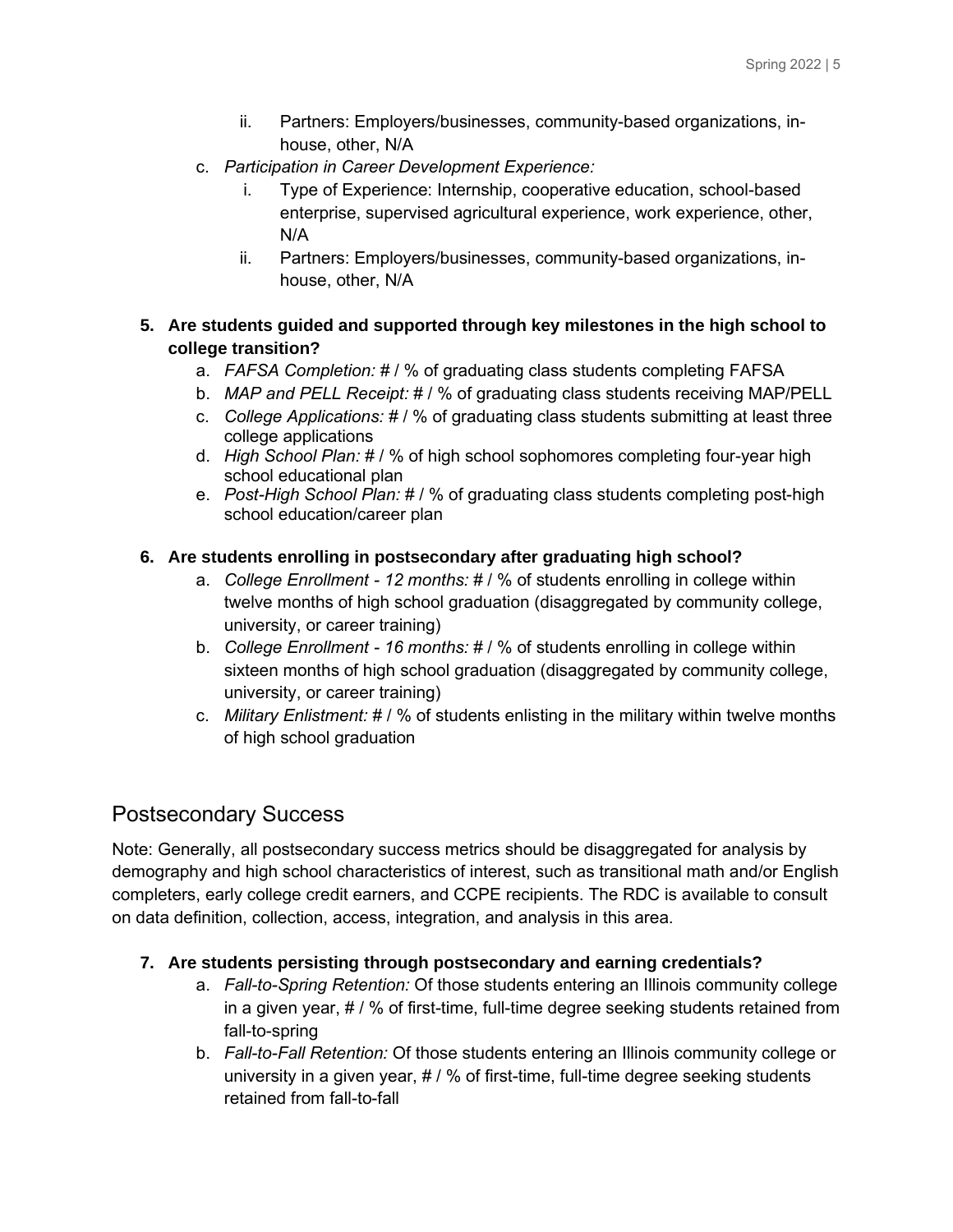- c. Gateway Math and English: Of those students entering an Illinois community college in a given year, # / % of first-time, full-time degree seeking students:
	- i. Enrolling in college-level math and English courses in their first year (with disaggregation for transitional course completers)
	- ii. Of those enrolling, passing college-level math and English courses (with disaggregation for transitional course completers)
- d. *Credit Accumulation - 20 credits:* Of those students entering an Illinois postsecondary institution in a given year, # / % of first-time, full-time degree seeking students accumulating twenty credits during their first year of postsecondary enrollment
- e. *Credit Accumulation - 30 credits:* Of those students entering an Illinois postsecondary institution in a given year, # / % of first-time, full-time degree seeking students accumulating thirty credits during their first year of postsecondary enrollment
- f. *Community College Advancement:* Of those students entering an Illinois community college in a given year (first-time, full-time), # / % advancing within 150% of catalog time. Breakdown into five categories:
	- i. Students who completed a program of at least two years, but less than four years
	- ii. Students who completed a program less than two years
	- iii. Students who did not complete a program of study but have transferred to another institution
	- iv. Students who did not complete a program of study but are still enrolled
	- v. Students who did not complete a program of study and are not currently enrolled
- g. *Credential Attainment - 9th grade cohort:* Of those students commencing ninth grade in a particular year, # / % students attaining at least one of the following within ten years:
	- i. College certificate
	- ii. Associate degree
	- iii. Bachelor's degree
- h. *Credential Attainment - Graduating class cohort:* Of those students graduating high school in a particular year, # / % students attaining at least one of the following within six years:
	- i. College certificate
	- ii. Associate degree
	- iii. Bachelor's degree
- i. *Credential Attainment - Population;* # / % of adults ages 25-44 and 25-64 with a postsecondary credential in the geographic area of analysis
- **8. Are students continuing their secondary pathway into postsecondary and earning related credentials?**
	- a. *Enrollment in Postsecondary Pathway - Participants:* # / % of pathway participants graduating from high school in a particular year and enrolling in a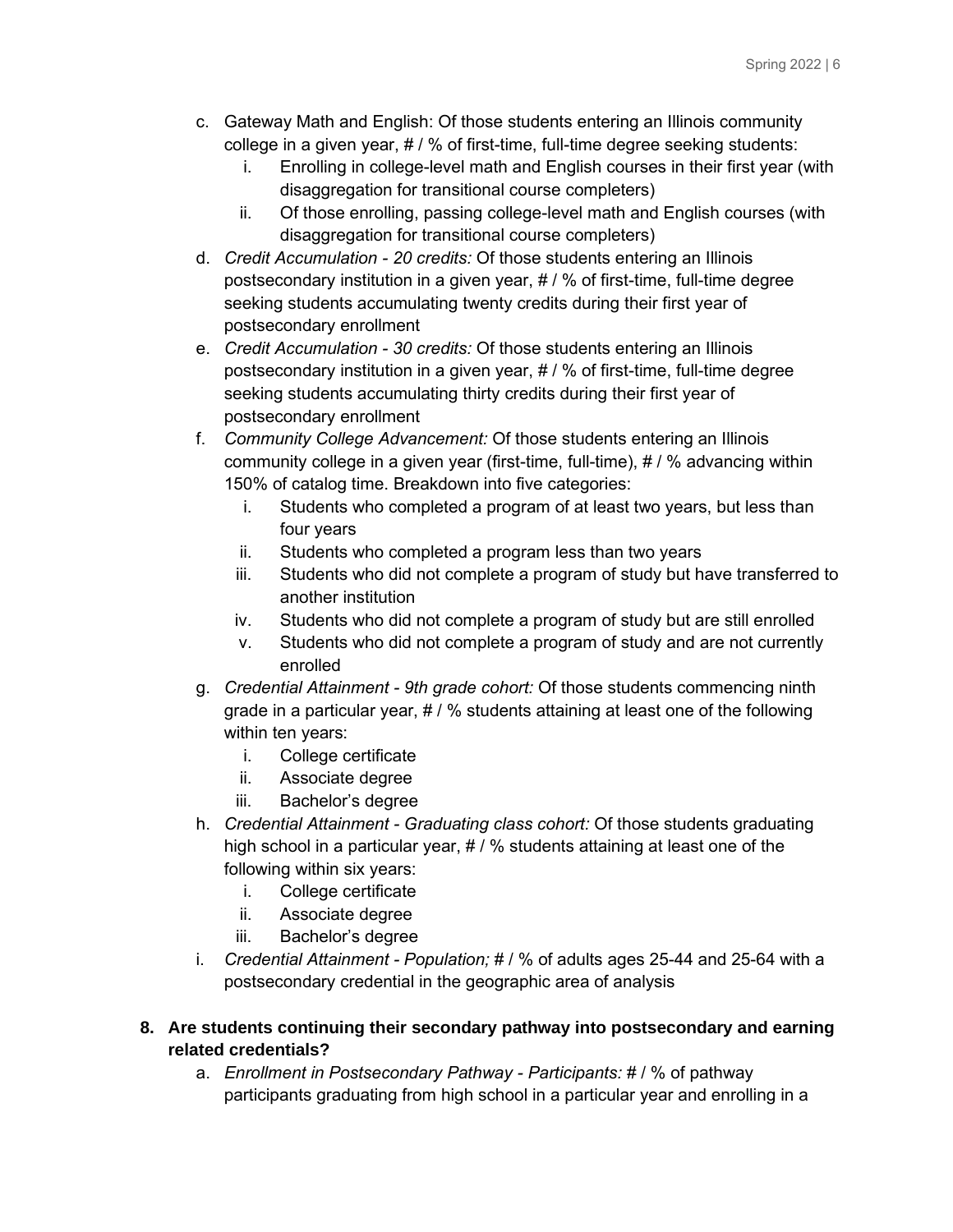related postsecondary program at an Illinois community college within a threeyear postsecondary analytical period

- b. *Enrollment in Postsecondary Pathway - Completers:* # / % of pathway completers (CTE concentrator or CCPE recipient) graduating from high school in a particular year and enrolling in a related postsecondary program at an Illinois community college within a three-year postsecondary analytical period
- c. *Pathway Community College Credential Attainment - Participants:* # / % of pathway participants graduating from high school in a particular year and earning a related credential from an Illinois community college within a four-year postsecondary analytical period
- d. *Pathway Community College Credential Attainment - Completers:* # / % of pathway completers graduating from high school in a particular year and earning a related credential from an Illinois community college within a four-year postsecondary analytical period
- *e. Subsequent Postsecondary Enrollment:* For (c) and (d) above, # / % of those earning a credential enrolling in further postsecondary education within a twoyear, post-attainment, analytical period (with analysis of whether the subsequent postsecondary education program is in the same two-digit CIP, or a different CIP)
- f. *Pathway University Degree Attainment - Participants;* # / % of pathway participants graduating from high school in a particular year and earning a related degree from an Illinois university within a six-year postsecondary analytical period
- g. *Pathway University Degree Attainment - Completers:* % of pathway completers graduating from high school in a particular year and earning a related credential from an Illinois university within a six-year postsecondary analytical period

## Employment Outcomes

Note: Employment outcomes are generally longer-term than either high school or postsecondary outcomes, and involve more complicated systems for data access and analysis. The below outcomes should be further developed with State agency partners and, where possible, supplemented by information collected by colleges (such as surveys of program completers, or employer reports). The RDC is available to consult on data definition, collection, access, integration, and analysis in this area.

- **9. Are students continuing their secondary and postsecondary pathways into employment?**
	- a. *Employed in Pathway Sector:* Of students earning a credential in pathway area (using 2-digit CIP code) during the analytical time period and not continuing enrollment in postsecondary, # / % employed in the same sector (using NAICS)
	- b. *Employed in IL:* Of students earning a credential during the analytical time period, # / % employed in IL in reference quarter (t) after credential attainment. Proposed reference quarters (t):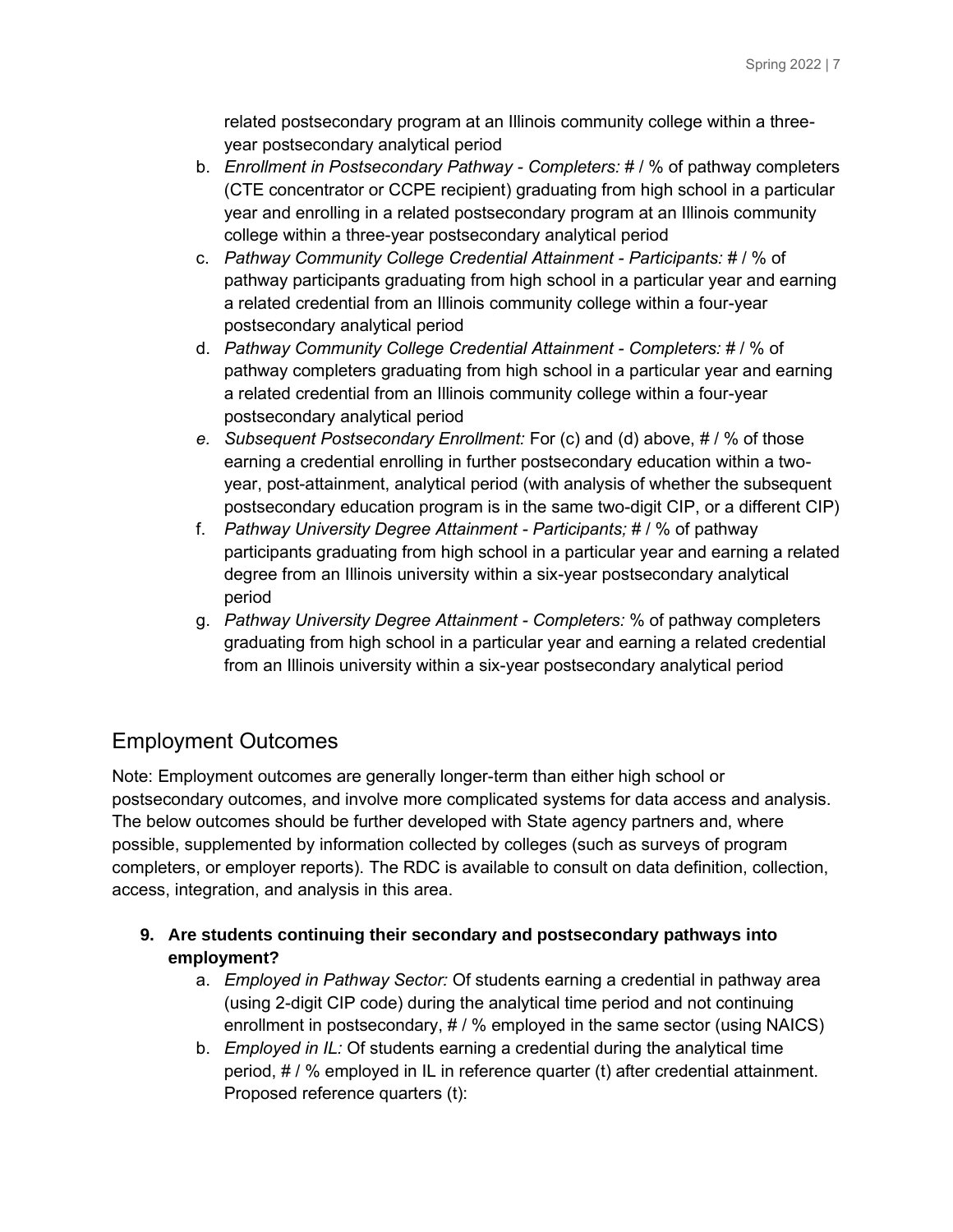- i. Second quarter after attainment
- ii. Fourth quarter after attainment
- iii. Eighth quarter after attainment
- iv. Twelfth quarter after attainment
- c. *Employed in Region of Credential Attainment:* Of students earning a credential during the analytical time period, # / % employed in the same economic development region (or other relevant geographic analytical area) as the credential provider in reference quarter (t) after credential attainment. Proposed reference quarters (t):
	- i. Second quarter after attainment
	- ii. Fourth quarter after attainment
	- iii. Eighth quarter after attainment
- d. *Stable Employment:* Of students earning a credential during the analytical time period, # / % working for the same Illinois employer for at least three consecutive quarters in reference quarters (t-1), (t), and (t+1) after credential attainment. Proposed reference quarters (t):
	- i. Fourth quarter after attainment
	- ii. Eighth quarter after attainment
	- iii. Twelfth quarter after attainment

#### **10. Are students earning postsecondary credentials employed initially at a living wage and then experiencing earnings growth?**

- a. *Earning a Living Wage:* Of students (1) earning a credential during the analytical time period; (2) employed in IL in reference quarter (t) after credential attainment, the previous (t-1) quarter, and the subsequent (t+1) quarter; and (3) not subsequently enrolled in further postsecondary education, the # / % with (t) quarter earnings at or above 85% of the living wage threshold for one Adult and one Child in the relevant statistical area, based on MIT's Living Wage Calculator. Proposed reference quarters (t):
	- i. Second quarter after attainment
	- ii. Fourth quarter after attainment
	- iii. Eighth quarter after attainment
	- iv. Twelfth quarter after attainment

(Note: if the individual is employed with two or more Illinois employers, the highest-paying job is selected)

b. *Annual Earnings Growth:* Using the earning calculation in (a), the difference in average annual earnings between (i) the year before credential attainment, (ii) the first year after credential attainment, and (ii) the second (and subsequent) year after credential attainment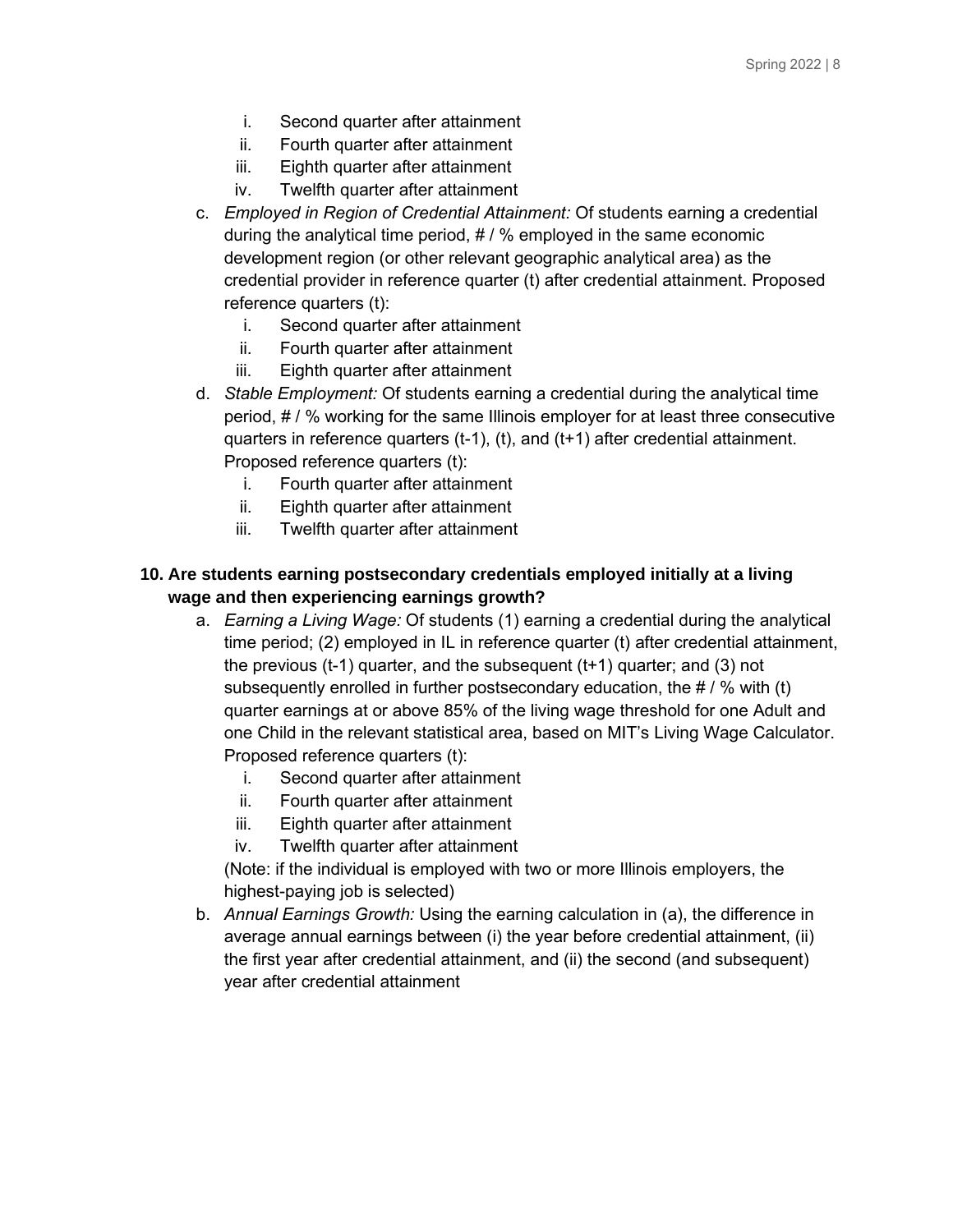# REFERENCE QUALITATIVE IMPLEMENTATION QUESTIONS

## **Description**

This set of reference qualitative research questions is intended as an initial framework for understanding the implementation of college-and-career-readiness-related (CCR) projects to feed a cycle of continuous improvement. All questions are not applicable to each project, nor are they intended to be exhaustive. Rather, they are preliminary inquiries for practitioners at various levels of implementation to initiate an exploration into why a program may or may not be facilitating the intended college and career readiness outcomes. They address CCR programs aimed at high school and the high school to college transition. Data sources may include anonymous surveys and interviews of students, caregivers, counselors, high school teachers, college instructors, high school and college administrators, and professional partners. Where possible, data should be disaggregated by demography to promote greater understanding of possible inequities across subgroups. If the inquiry spans multiple schools or districts, consideration should be given to analyzing key school characteristics such as per-student expenditure and accountability status.

## **1. Are students accelerated toward a career area of interest while still in high school?**

- a. How are students involved in career exploration activities?
	- i. *What are the careers and what are the exploration activities?*
	- ii. *What measures are in place to ensure activities are equitably accessible to all student populations?*
- b. How are students recruited into various pathways?
	- i. *How are school counselors approaching advising students on pathway enrollment?*
	- ii. *What support is provided to assist counselors in equitably advising students on pathways?*
	- iii. *How are caregivers included in pathway enrollment options?*
- c. Why do students enroll or not enroll in various pathways?
	- i. *What do students and caregivers say about why they enroll or do not enroll in various pathways?*
	- ii. *What do teachers and administrators say about why students enroll or do not enroll in various pathways?*
- d. What do administrators identify as systemic barriers to equitably accelerating students toward a career area of interest while still in high school?

## **2. Are students earning college credit and credentials while in high school that accelerate attainment of postsecondary education and career goals?**

- a. Why do students enroll or not enroll in early college credit and credentials?
	- i. *What is the process for counseling students into general education and career-focused early college courses?*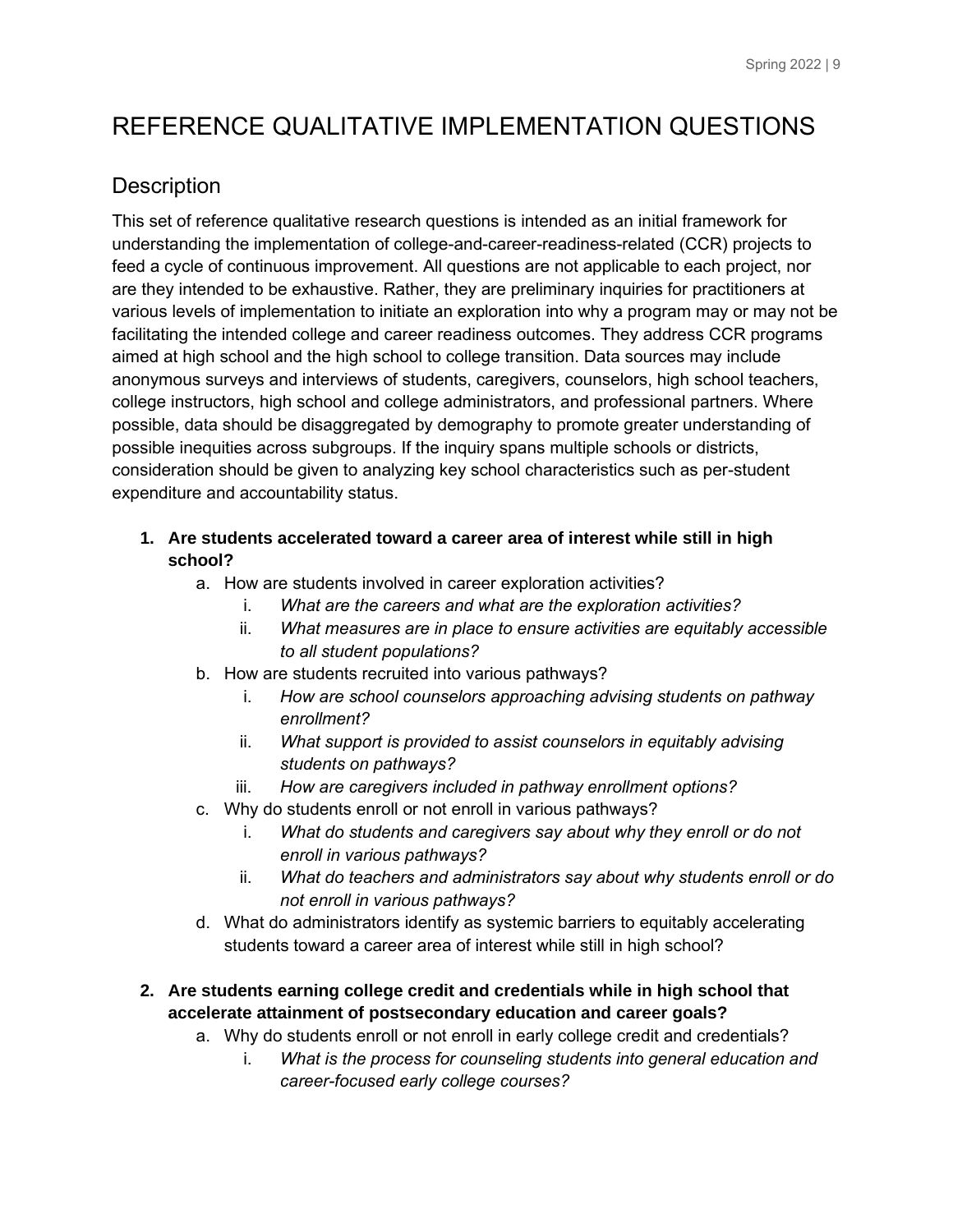- ii. *What measures are in place to ensure early college credit and credentials are equitably accessible to all student populations?*
- iii. *How are caregivers included in early college credit and credential options?*
- iv. *What do students and caregivers say about why students enroll or do not enroll in general education and//or career-focused early college courses?*
- b. Why do students succeed or not succeed in general education and//or careerfocused early college courses?
	- i. *How do students perceive the content and quality of early college courses?*
	- ii. *How do teachers/instructors perceive the content and quality of early college courses?*
	- iii. *How qualified, prepared, and supported are the teachers/instructors?*
	- iv. *What do students and caregivers say about why students succeed or do not succeed?*
	- v. *What do teachers/instructors say about why students succeed or do not succeed?*
- c. What do administrators identify as systemic barriers to equitably ensuring students earn early college credit and credentials?

#### **3. Are students engaged in quality professional learning experiences aligned to their career interest areas?**

- a. Why do students engage or not engage in professional learning experiences?
	- i. *What learning experiences are available to students?*
	- ii. *What is the process for connecting students to professional learning experiences?*
	- iii. *How are caregivers involved in the process of connecting students to professional learning experiences?*
	- iv. *What do students and caregivers say about why students engage or do not engage in professional learning experiences?*
	- v. *What do students and caregivers say about the alignment of available professional learning experiences to student career interest areas?*
	- vi. *What measures are in place to ensure a variety of quality professional learning experiences are equitably accessible to all student populations?*
- b. What is the quality of the professional learning experiences?
	- i. *How do teachers/instructors perceive the quality of professional learning experiences?*
	- ii. *How do students and caregivers perceive the quality of students' professional learning experiences?*
	- iii. *How do partners, mentors, and the community perceive the quality of the professional learning experiences?*
	- iv. *How are professional learning experience partners prepared and supported?*